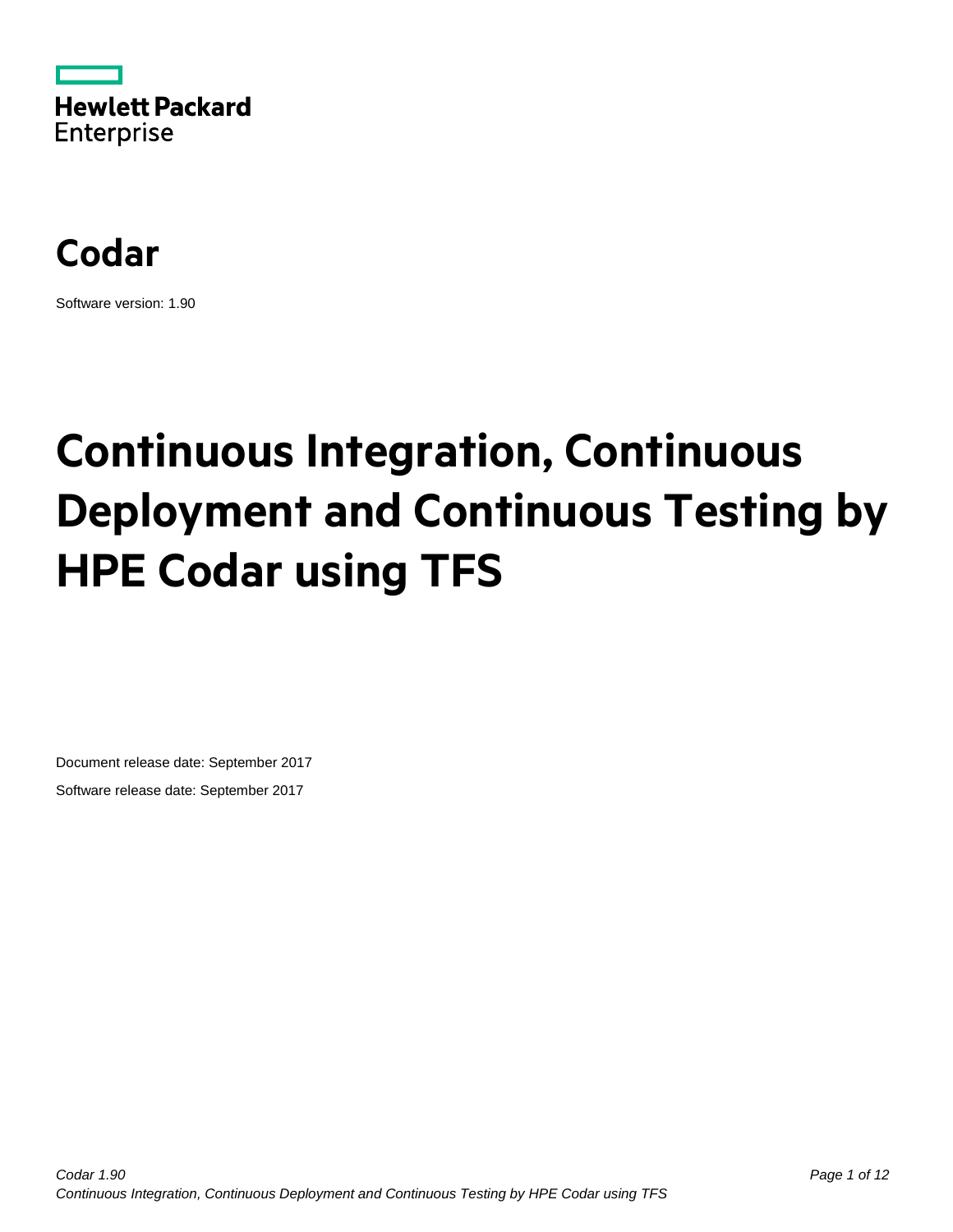## <span id="page-1-0"></span>Legal notices

#### Warranty

The only warranties for Hewlett Packard Enterprise products and services are set forth in the express warranty statements accompanying such products and services. Nothing herein should be construed as constituting an additional warranty. Hewlett Packard Enterprise shall not be liable for technical or editorial errors or omissions contained herein. The information contained herein is subject to change without notice.

### Restricted rights legend

Confidential computer software. Valid license from Hewlett Packard Enterprise required for possession, use or copying. Consistent with FAR 12.211 and 12.212, Commercial Computer Software, Computer Software Documentation, and Technical Data for Commercial Items are licensed to the U.S. Government under vendor's standard commercial license.

### Copyright notice

© Copyright 2017 Hewlett Packard Enterprise Development LP

### Trademark notices

Adobe® is a trademark of Adobe Systems Incorporated.

Microsoft® and Windows® are U.S. registered trademarks of Microsoft Corporation.

Oracle and Java are registered trademarks of Oracle and/or its affiliates.

UNIX® is a registered trademark of The Open Group.

RED HAT READY™ Logo and RED HAT CERTIFIED PARTNER™ Logo are trademarks of Red Hat, Inc.

The OpenStack word mark and the Square O Design, together or apart, are trademarks or registered trademarks of OpenStack Foundation in the United States and other countries, and are used with the OpenStack Foundation's permission.

### Documentation updates

The title page of this document contains the following identifying information:

- Software Version number, which indicates the software version.
- Document Release Date, which changes each time the document is updated.
- Software Release Date, which indicates the release date of this version of the software.

To check for recent updates or to verify that you are using the most recent edition of a document, go to the following URL and sign-in or register: [https://softwaresupport.hpe.com.](https://softwaresupport.hpe.com./)

Select Manuals from the Dashboard menu to view all available documentation. Use the search and filter functions to find documentation, whitepapers, and other information sources.

You will also receive updated or new editions if you subscribe to the appropriate product support service. Contact your Hewlett Packard Enterprise sales representative for details.

#### Support

Visit the Hewlett Packard Enterprise Software Support Online web site a[t https://softwaresupport.hpe.com.](https://softwaresupport.hpe.com/)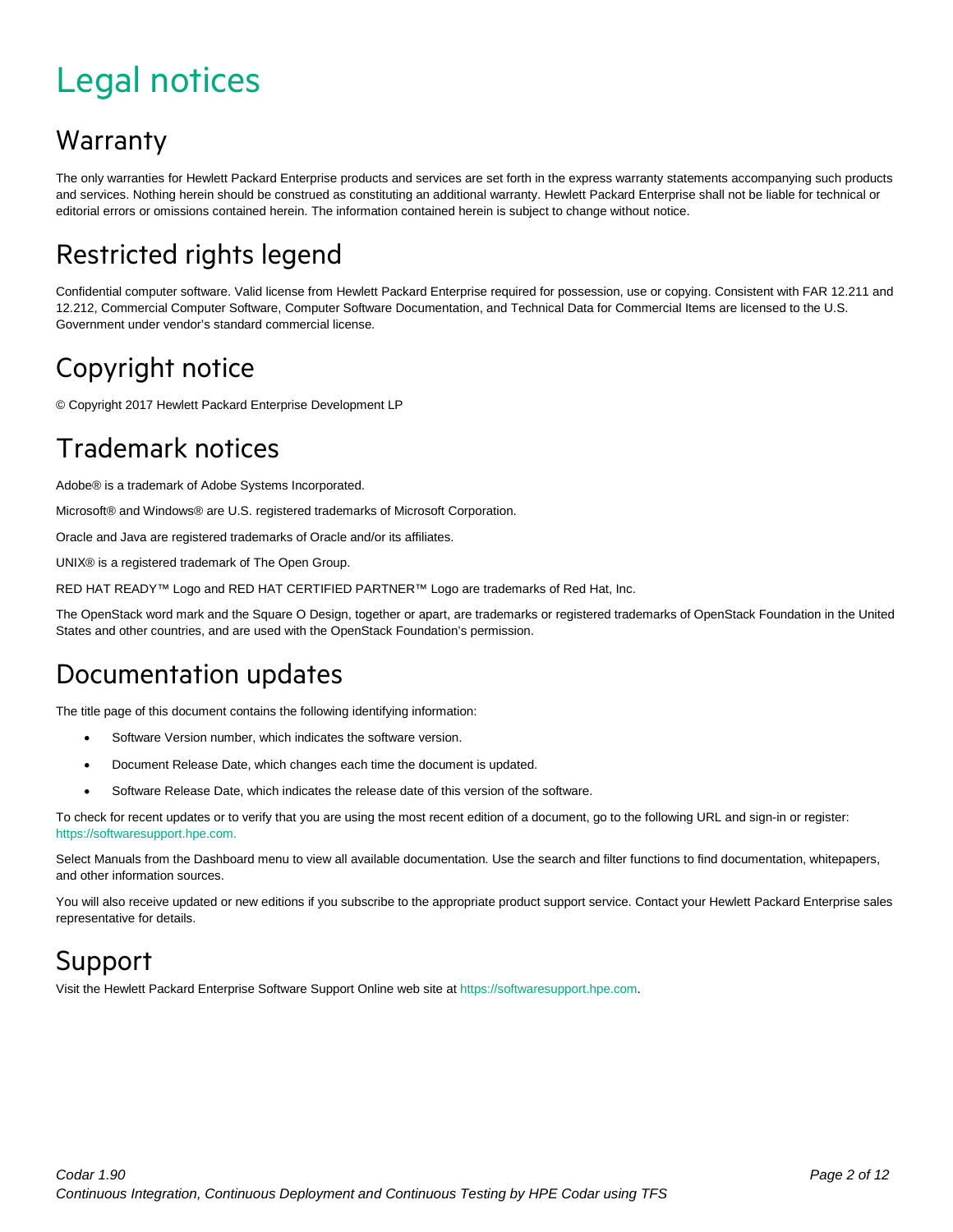## **Contents**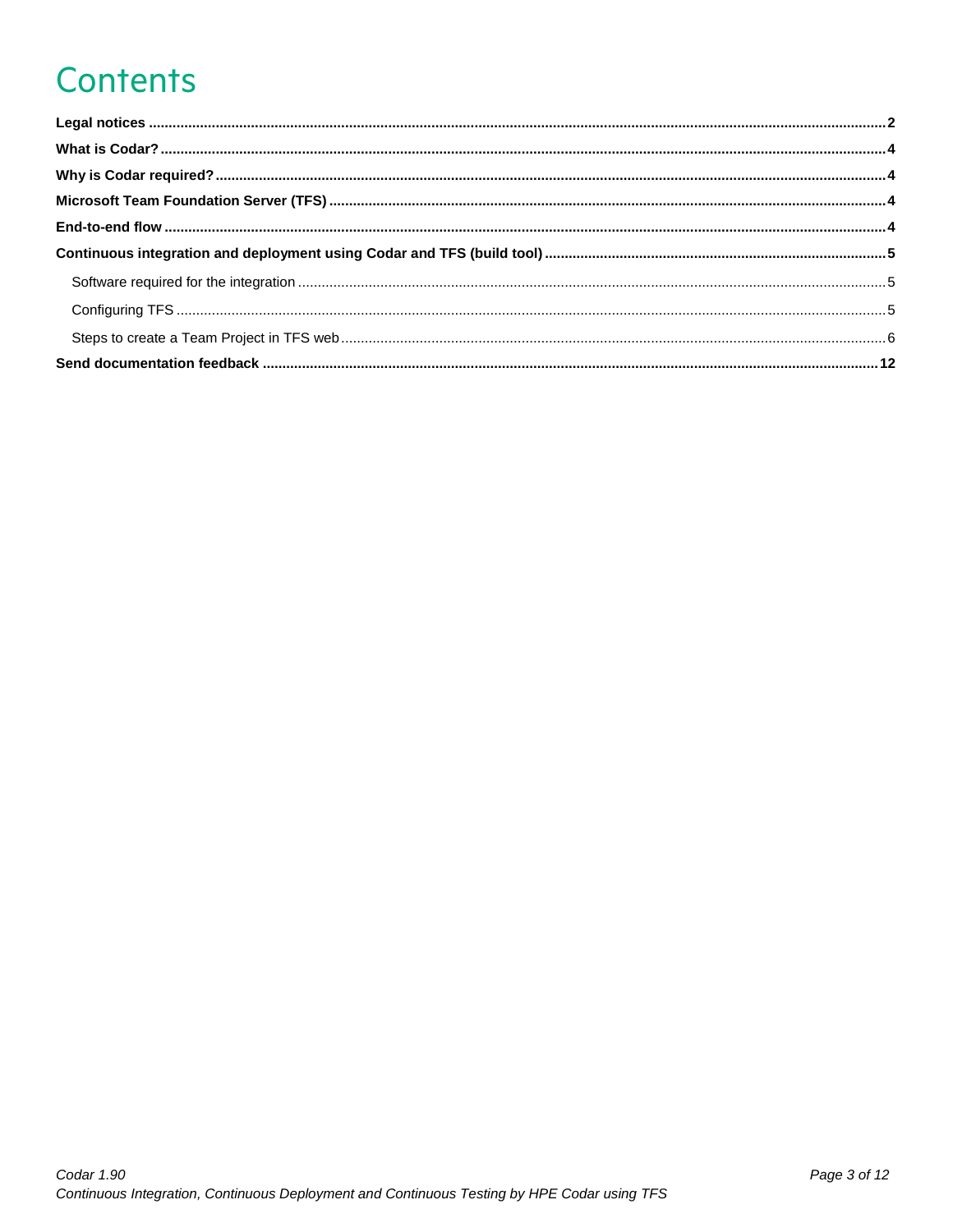## <span id="page-3-0"></span>What is Codar?

HPE Codar is a continuous delivery solution that provides deployment and release management of complex multi-tier applications across the application lifecycle. It automates the deployment of applications by embracing existing content from Chef, HPE SA, and so on and representing this content as components. These components can be used in a graphical topology designer to create an application model.

One of the important features of Codar is that the model is used to trigger deployments automatically with TFS.

This document provides information about integrating Codar with TFS.

## <span id="page-3-1"></span>Why is Codar required?

Software engineering builds are subject to continuous deployment and testing on the principles of frequent code commits, build automation, faster and frequent builds, automated application deployment, and test automation. On top of continuous integration, software development teams also continuously deliver qualified software applications to their testing and production teams. One of the challenges that most software development teams face in the process of continuous integration and continuous delivery is the ability to automate the deployment of applications in a simple and consistent manner and run tests on the deployed instance. Codar is built to solve this problem.

This white paper describes how to integrate Codar with TFS.

## <span id="page-3-2"></span>Microsoft Team Foundation Server (TFS)

TFS is a Microsoft product that provides source code management, reporting, automated builds, lab management, and release management capabilities.

## <span id="page-3-3"></span>End-to-end flow

The image below shows the end-to-end to flow of how Codar and TFS are integrated. In this use case, TFS is the orchestrator.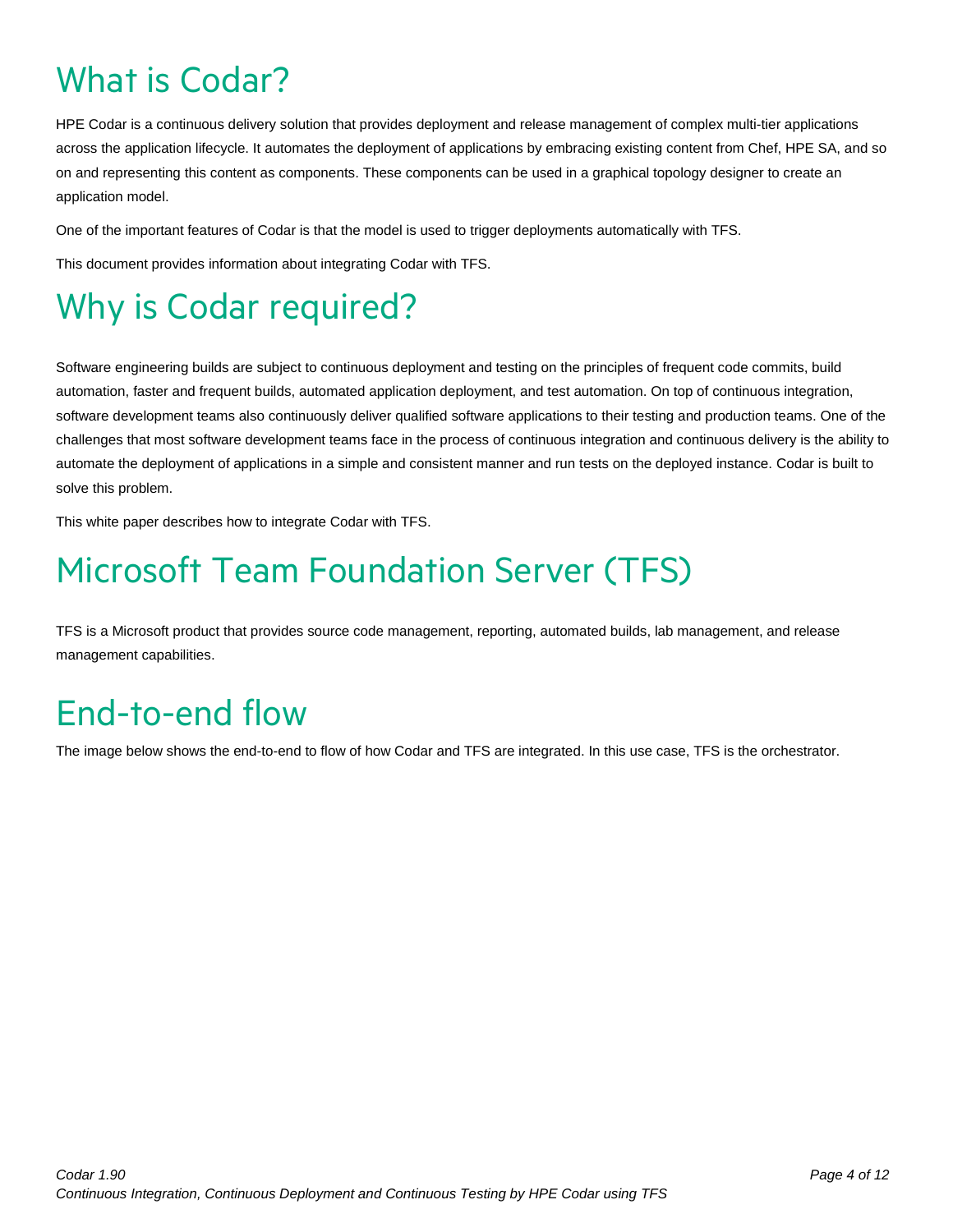

The developer makes a code change and checks it into source control. The source control system sends an update trigger and TFS triggers a build. After the build is successful, TFS invokes the Codar plugin which in turn invokes the Codar API and triggers a deployment.

*n*

**Note**: The integration between TFS and Codar supports only string type of property values.

## <span id="page-4-0"></span>Continuous integration and deployment using Codar and TFS (build tool)

### <span id="page-4-1"></span>Software required for the integration

For continuous deployment, you must integrate TFS with Codar. To integrate TFS with Codar, you must install the following software:

- 1. TFS 2015 Update 2 or later version. This is required to create a team project from the web portal.
- 2. MSSQL 2014.

## <span id="page-4-2"></span>Configuring TFS

After installing the software listed at [Software required for the integration,](#page-4-1) configure TFS as follows:

- 1. Log in to TFS.
- 2. Click 'Administer' tab on Home Page.

A separate web page opens, with the following tabs: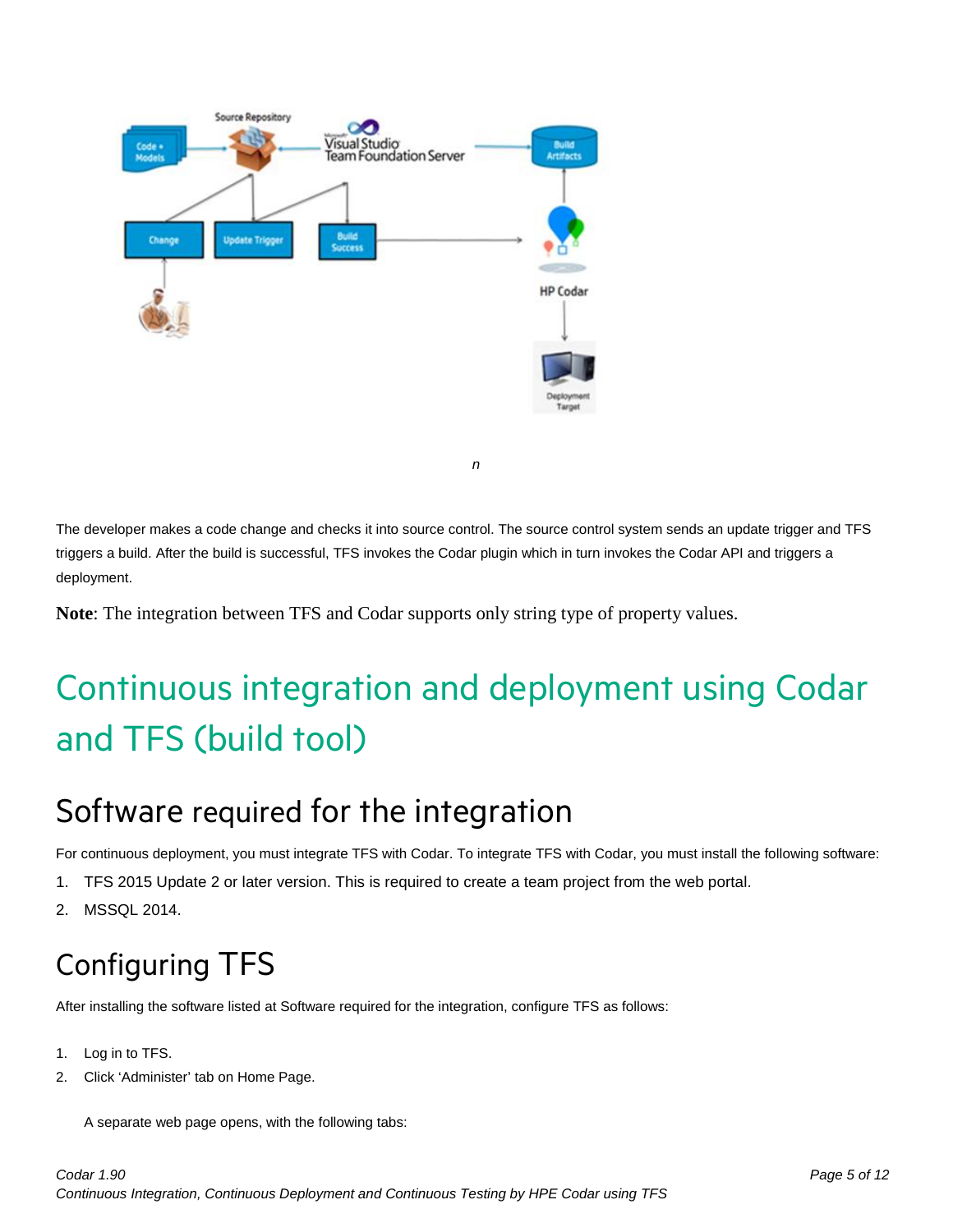- Control Panel
- **Extensions**
- Agent Pools.
- 3. Click the 'Agent Pools' tab.

The left pane displays the available agent pools. By default, there is only one pool named as Default.

- 4. You can add new pools, by clicking the 'New Pool' button above the left pane.
- 5. You must now add an agent to the pool. To do so, click the 'Download Agent' button above left pane. A .zip file will be downloaded.
- 6. Extract the .zip file.
- 7. Go to the extracted folder using Windows Explorer and run the ConfigureAgent.cmd file.
- 8. When prompted to enter an agent name, specify any name.
- 9. Specify the URL of your Team Foundation Server.
- 10. Specify the pool name if you created a new pool. By default, 'Default' pool will be selected.
- 11. Specify the path of work folder.
- 12. When prompted to select if you want to install the agent as Windows Service, select Y/N, as per your requirement.

The system creates the agent, if you selected yes in the above step.

13. To verify, click the 'Agent Pools' tab. The newly created agent will be listed in the right pane.

Once the agent is created, you can schedule builds for your project.

### <span id="page-5-0"></span>Steps to create a Team Project in TFS web

- 1. Open the web portal for TFS in the following URL format:- http://<ipAddress>:<port>/tfs.
- 2. If prompted, enter the credentials given during TFS installation.
- 3. Select 'Administration Overview*'* from the gear icon in the top right. The 'Administration Overview' page opens in a separate browser tab.
- 4. Click '*View the* c*ollection administration page*' to create the team project.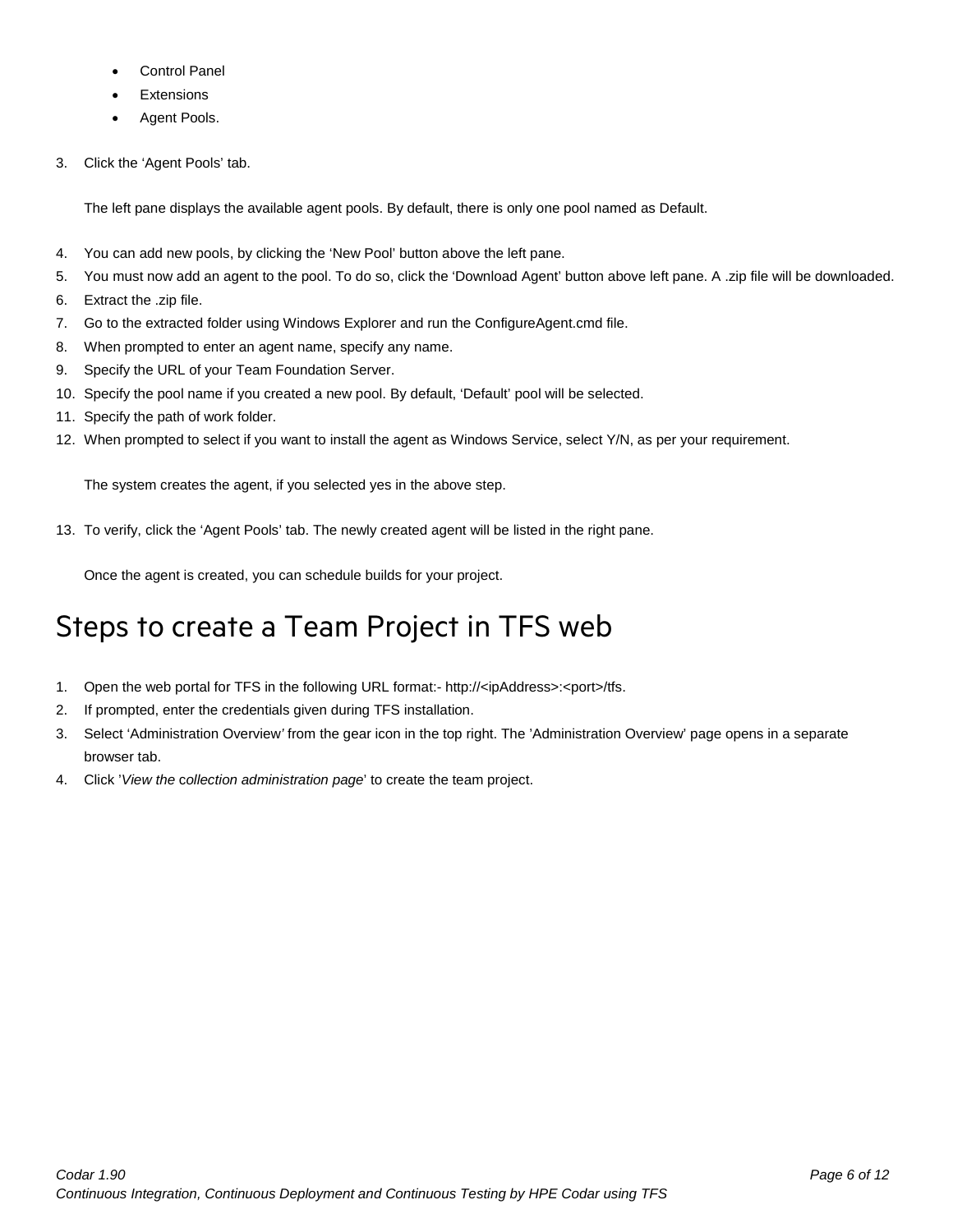| <b>Control panel</b>                                                                       |                      |                                                                                                                           |                    |  |
|--------------------------------------------------------------------------------------------|----------------------|---------------------------------------------------------------------------------------------------------------------------|--------------------|--|
| Control panel                                                                              | <b>Access levels</b> | <b>Legacy Extensions</b>                                                                                                  | <b>Agent pools</b> |  |
| Administer your server                                                                     |                      |                                                                                                                           |                    |  |
| <b>TEAM FOUNDATION</b><br>Select a collection, team project or team you want to administer |                      |                                                                                                                           |                    |  |
| Search                                                                                     | ≺<br>α               | Collection name <b>DefaultCollection</b>                                                                                  |                    |  |
| <b>DefaultCollection</b>                                                                   |                      | <b>Status</b>                                                                                                             | Online             |  |
|                                                                                            |                      | Team projects                                                                                                             | $\bf{0}$           |  |
|                                                                                            |                      | <b>Administration tasks</b><br>Manage collection security and group membership<br>View the collection administration page |                    |  |

#### 5. Click 'New team project'.

| Control panel $\rightarrow$     | <b>DefaultCollection</b> |              |              |                        |                                                                                                                                          |
|---------------------------------|--------------------------|--------------|--------------|------------------------|------------------------------------------------------------------------------------------------------------------------------------------|
| Overview                        | Security                 | <b>Build</b> | Agent queues | Extensions*            |                                                                                                                                          |
|                                 |                          |              |              |                        | Not all collection level administration is exposed in the web experience. For all administration operations at the collection level plea |
| Collection profile<br>Projects  |                          |              |              |                        |                                                                                                                                          |
| Name<br>New team project<br>− C |                          |              |              |                        |                                                                                                                                          |
| <b>DefaultCollection</b>        |                          |              |              |                        |                                                                                                                                          |
| Description                     |                          |              |              | <b>Project name</b>    |                                                                                                                                          |
|                                 |                          |              |              | No projects available. |                                                                                                                                          |

- 6. Provide a name for your new Team project in 'Project name'..
- 7. Select 'Scrum' as 'Process template'.
- 8. Select 'Team Foundation Version Control' as 'Version control'
- 9. Click 'Create Project'.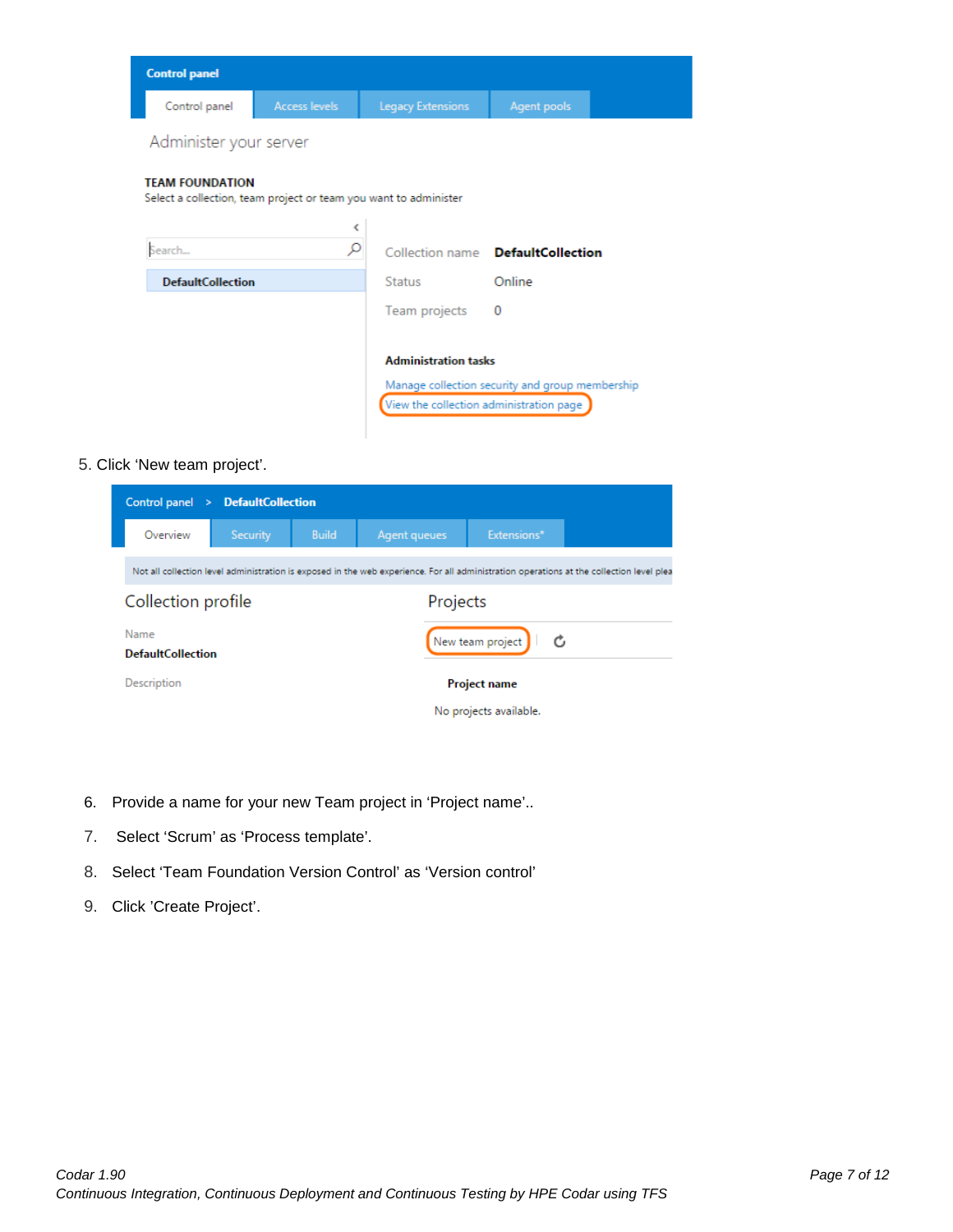| CREATE NEW TEAM PROJECT |                                                                                                                                                                                                             | $\mathbf x$ |
|-------------------------|-------------------------------------------------------------------------------------------------------------------------------------------------------------------------------------------------------------|-------------|
|                         | Reporting and SharePoint integration steps will be skipped when creating a team project from the Web. Show details                                                                                          | ×           |
| Project name            | TestProject                                                                                                                                                                                                 |             |
| Description             |                                                                                                                                                                                                             |             |
|                         |                                                                                                                                                                                                             |             |
| Process template        | Scrum<br>This template is for teams who follow the Scrum framework.                                                                                                                                         | ۰           |
| Version control         | Team Foundation Version Control                                                                                                                                                                             | ٠           |
|                         | Team Foundation Version Control (TFVC) uses a single, centralized server repository to track and<br>version files. Local changes are always checked in to the central server where other developers can get |             |
|                         | the latest changes.                                                                                                                                                                                         |             |
|                         |                                                                                                                                                                                                             |             |
|                         |                                                                                                                                                                                                             |             |
|                         |                                                                                                                                                                                                             |             |
|                         |                                                                                                                                                                                                             |             |

10. Now, come back to TFS Web Portal homepage and click on the created team project.

11. From the 'Home', 'Code', 'Work', 'Build', 'Test' and 'Review' tabs, select the 'Code*'* tab.

**Note:** If you need to create more than one team project, follow the above steps to create the team project. Then, come back to TFS Web Portal homepage and navigate to the desired project.

#### Upload Codar plugin to TFS:

- 1. In the 'About Team Foundation Server' page, click 'Browse for Extensions' icon **at at the top right corner and select 'Browse** for extensions'.
- 2. In the 'Team Foundation Server Extensions' page, click 'Manage Extensions'.
- 3. In the 'Manage Extensions' page, click 'Upload new extension'.

**Note:** If you have already installed the Codar plugin, you must uninstall/remove it from the 'Manage Extensions' page, and also delete the install folder of the plugin, which is by default found in the following location: C:\agent\tasks. Next, log out of TFS, re-login, and do a fresh installation of the plugin. This may also require a redoing of the build definition.

4. In the 'Upload new item' dialog box, click 'Browse' button and navigate to the Codar plugin.

The plugin must have the .vsix extension.

5. Select the Codar plugin and click 'Upload' button.

The Codar plugin now appears in the 'Manage Extensions' page.

- 6. Mouse-over the Codar plugin and click 'Install'.
- 7. In the 'Collection' dialog, select a Team Project Collection where you need to install the plugin.
- 8. Click 'Confirm'.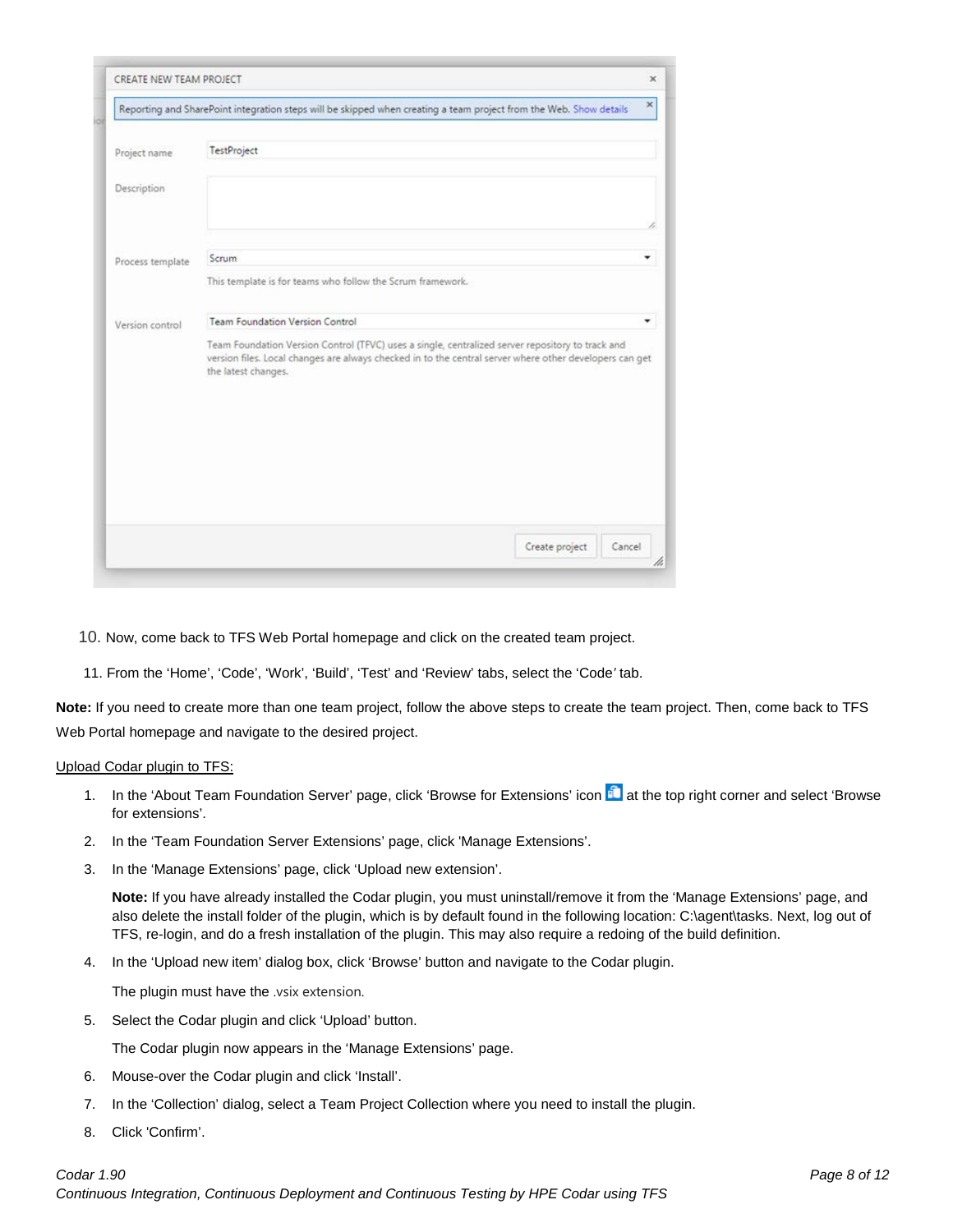To create a new build definition:

- 1. In Explorer, select the project for which you want to create a new build definition.
- 2. On the 'Build' menu, click **'+'** icon to create a **New Build Definition**.
- 3. Select the 'Empty' option to create the build definition.
- 4. Click 'Next'.
- 5. Specify the following settings:
	- Repository source
	- **Repository**
	- Default agent queue
- 6. Click 'Create'.

#### To Add Build Steps:

- 1. Right click on the created build definition, and select 'Edit' option.
- 2. Click 'Add build step'.
- 3. In the 'Add Task' window, click 'Deploy', search for 'HPE Codar', and add the task.
- 4. Close the 'Add Task' window.

#### To Add Variables:

- 1. Click 'Variables' tab and verify if the following variables are present with values:
	- system.collectionID
	- system.teamProject
	- system.definitionID

#### 2. Add the following variable:

• system.debug : false

| Repository Variables Triggers General Retention<br>Build<br>Options | History                              |                            |
|---------------------------------------------------------------------|--------------------------------------|----------------------------|
| 「卸 Queue build ■ 9 Undo<br>$\Box$ Save $\overline{\phantom{a}}$     |                                      |                            |
| List of predefined variables<br><b>Name</b>                         | Value                                | <b>Allow at Queue Time</b> |
| system.collectionId                                                 | a26b0cc9-ae8b-4fe6-ad05-9e0860383668 | u                          |
| system.teamProject                                                  | Test1                                | O                          |
| system.definitionId                                                 | 12                                   | u                          |
| X system.debug                                                      | false                                | ✔<br>û.                    |
| <b>-</b> Add variable                                               |                                      | Θ                          |

**Note:** If you want to mark the password as hidden, you may do so by adding a variable and clicking the padlock icon next to that field.

#### To add input parameters for the Codar plugin

- 1. Click 'Build' tab.
- 2. Enter following input parameters:
	- CodarUrl : <https://<lp Address>:<port>/csa>
	- User Name : <Codar UserName>
	- Password : < Codar Password>: If you have declared a variable for password, it can be referenced here as \$(CodarPwd), where CodarPwd is the variable declared in the 'Variables' tab.
	- Application Design Type : <Codar Application Design Type>
	- Application Design Name: <Codar Application Design Name>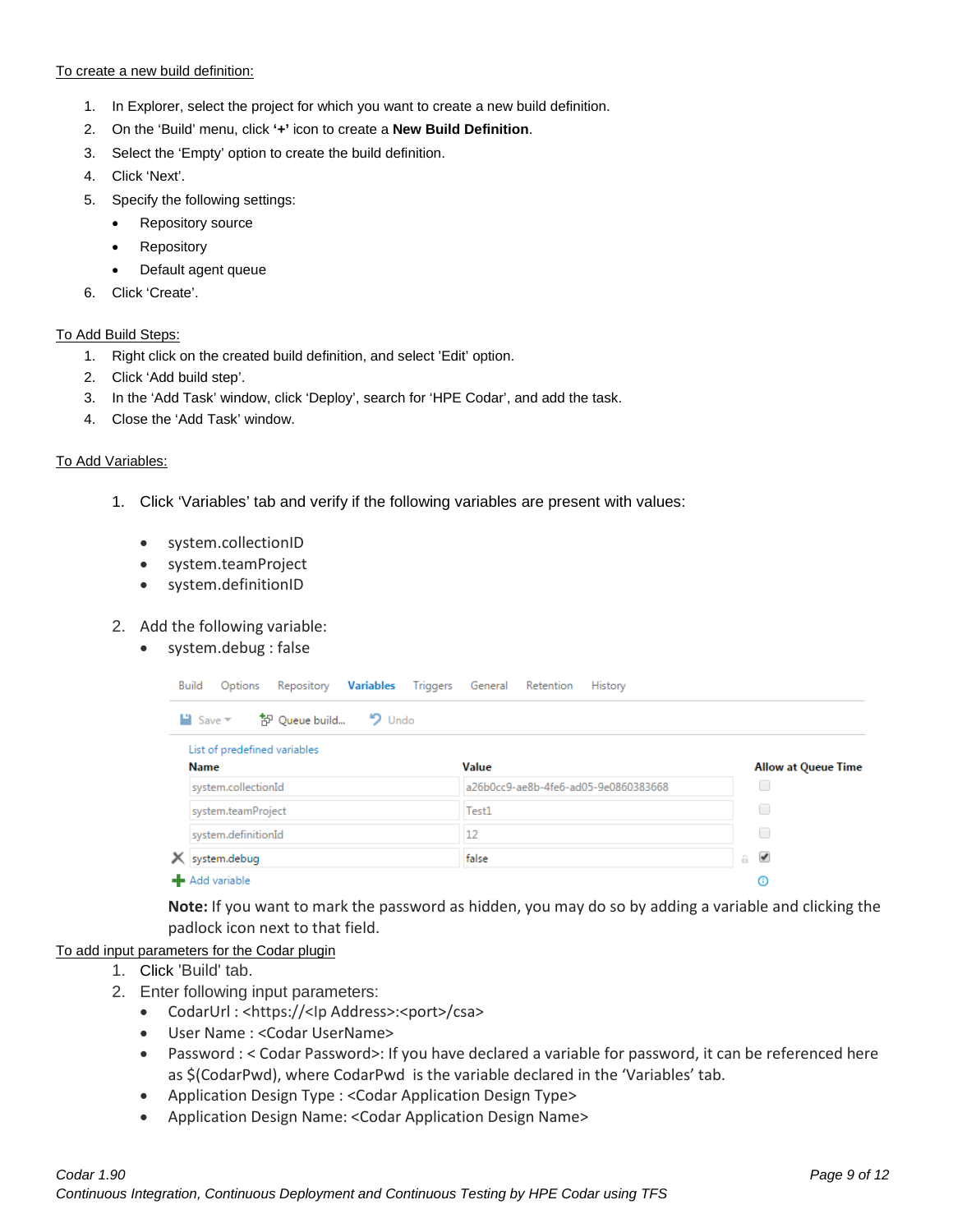- Application Design Version: <Codar Application Design Version>
- Environment: <Codar Application Environment>. This field is mandatory only if Continuous Promote is not selected. Corresponding valid environment should exist or should be created in Codar before building the application.
- Component Name : <component Name, Property Name, Property Value>
- Package Name: <Any package name>
- Description : <Any Description>
- Continuous Promote : <True/false>
- HttpUsername: < httpusername>
- HttpPassword: < httppassword>: If you have declared a variable for password, it can be referenced here as \$(CodarHttpPwd), where CodarHttpPwd is the variable declared in the 'Variables' tab.

| $C +$                                                                                      |                | Definitions / TFSDef   Builds<br><b>Build</b> Options Repository Variables Triggers General Retention History |                                           |                                 |                |
|--------------------------------------------------------------------------------------------|----------------|---------------------------------------------------------------------------------------------------------------|-------------------------------------------|---------------------------------|----------------|
| Search all definitions                                                                     | $\varphi$      | SF Queue build<br>$\n  Undo\n$<br>la Save *                                                                   |                                           |                                 |                |
| <sup>⊿</sup> My favorites<br><sup>4</sup> Team favorites<br><sup>4</sup> Build definitions | Add build step | Codar Plugin<br>Codar Url                                                                                     | https://mydpvmjakub.hpeswlab.net:8444/csa | $\circ$                         |                |
| All build definitions                                                                      |                | <b>HPE Codar</b><br>x<br>۰                                                                                    | User Name                                 | admin                           | $\circ$        |
| $\overline{1}$ TFSDef                                                                      |                | Codar Plugin                                                                                                  | Password                                  | \$(password)                    | $\circ$        |
| <b>4 XAML definitions</b>                                                                  |                |                                                                                                               | Application Design Type                   | Topology                        | $\blacksquare$ |
| All XAML definitions                                                                       |                |                                                                                                               | Application Design Name                   | Petclinic_Application_JenkinInt | $\circ$        |
|                                                                                            |                |                                                                                                               | Application Design Version                | 2.0.0                           | $\odot$        |
|                                                                                            |                |                                                                                                               | Environment                               | Test                            | ٥              |
|                                                                                            |                |                                                                                                               | Component Name                            | vCenter Server,cpuCount,2       | ۰              |
|                                                                                            |                |                                                                                                               | Package Name                              | Samplel                         | Ø              |
|                                                                                            |                |                                                                                                               | Description                               | abc                             | $\circ$        |
|                                                                                            |                |                                                                                                               | Continuous Promote                        | $\checkmark$                    |                |
|                                                                                            |                |                                                                                                               | HttpUsemame                               | admin                           | $\circ$        |
|                                                                                            |                |                                                                                                               | HittpPassword                             | \$(httppassword)                | $\circ$        |
|                                                                                            |                |                                                                                                               | « Control Options                         |                                 |                |
|                                                                                            |                |                                                                                                               | Enabled                                   | $\checkmark$                    |                |
|                                                                                            |                |                                                                                                               | Continue on error                         | 胍                               |                |
|                                                                                            |                |                                                                                                               | Always run.                               | E                               |                |

- 3. Click Save.
- 4. Click 'Queue build' to build the application.
- 5. Provide the following information:

| <b>Field</b> | <b>Description</b>                                                                                                                                                                                                                                                             |
|--------------|--------------------------------------------------------------------------------------------------------------------------------------------------------------------------------------------------------------------------------------------------------------------------------|
| CodarUrl     | Host name or IP address of the server on which Codar is installed appended by port<br>and context.                                                                                                                                                                             |
|              | Example: https://10.2.14.12:8444/csa                                                                                                                                                                                                                                           |
| Username     | Codar user name                                                                                                                                                                                                                                                                |
|              | <b>Note:</b> Do not use the default administrator user because it may cause a security issue.                                                                                                                                                                                  |
|              | After installing Codar and configuring LDAP, a user can be added to the Codar                                                                                                                                                                                                  |
|              | Integration user role or Codar Application Architect role. Use the credentials for the Codar<br>Integration user or Codar Application Architect user here.                                                                                                                     |
| Password     | Password of the Codar user. To encrypt this field, you need to create an environment<br>variable in the 'Variables' tab with the name as 'password' and click the padlock icon<br>next to this variable field. You then need to assign this variable to this password field by |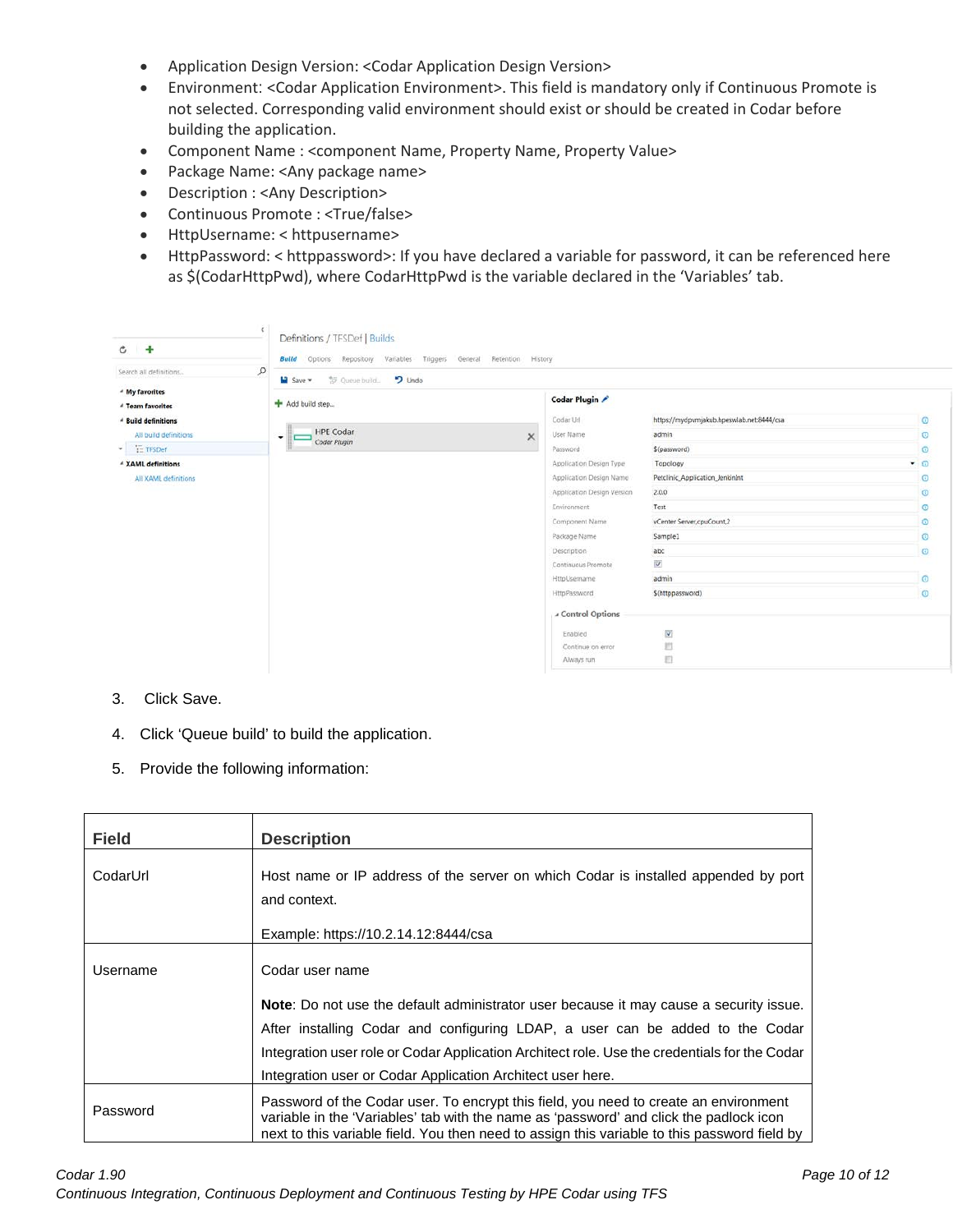|                                     | entering the '\$' sign followed by the field value enclosed within parentheses. Example:                                                                                                                                                                                                                                                                                                                                                                                                                                                                                                                                                                                                                                                                                  |  |  |
|-------------------------------------|---------------------------------------------------------------------------------------------------------------------------------------------------------------------------------------------------------------------------------------------------------------------------------------------------------------------------------------------------------------------------------------------------------------------------------------------------------------------------------------------------------------------------------------------------------------------------------------------------------------------------------------------------------------------------------------------------------------------------------------------------------------------------|--|--|
|                                     | \$(password). Here, 'password' is the password value set in the 'Variables' tab.                                                                                                                                                                                                                                                                                                                                                                                                                                                                                                                                                                                                                                                                                          |  |  |
| Httpusername<br>and<br>httppassword | User name and password to download the artifact. This is required for Codar to pull<br>deployment artifacts from any http location. To encrypt the http password field, you need<br>to create an environment variable in the 'Variables' tab with the name as 'httppassword'<br>and click the padlock icon next to this variable field. You then need to assign this variable<br>to this password field by entering the '\$' sign followed by the field value enclosed within<br>parentheses. Example: \$(httppassword). Here, 'httppassword' is the password                                                                                                                                                                                                             |  |  |
|                                     | value set in the 'Variables' tab.                                                                                                                                                                                                                                                                                                                                                                                                                                                                                                                                                                                                                                                                                                                                         |  |  |
| Packagename                         | Package name for the Codar application                                                                                                                                                                                                                                                                                                                                                                                                                                                                                                                                                                                                                                                                                                                                    |  |  |
| Description                         | Package description                                                                                                                                                                                                                                                                                                                                                                                                                                                                                                                                                                                                                                                                                                                                                       |  |  |
| Environment                         | Environment in which the provider to be used for deployment is contained. Environments<br>are created in the Resource provider tile under Codar. For details about environments,<br>see the Codar Administration Guide.                                                                                                                                                                                                                                                                                                                                                                                                                                                                                                                                                   |  |  |
|                                     |                                                                                                                                                                                                                                                                                                                                                                                                                                                                                                                                                                                                                                                                                                                                                                           |  |  |
| <b>UUID</b>                         | UUID is the OO flow Id for continuous deployment.                                                                                                                                                                                                                                                                                                                                                                                                                                                                                                                                                                                                                                                                                                                         |  |  |
| <b>Component Name</b>               | Specify the component properties of the design that is parameterized within the build.<br>The component name has three parts: component name, property name, and property<br>value.<br>Component name - Name of the component in the application design. The<br>$\bullet$<br>component name can be obtained from the design.<br>Property name - This is the property name and not the display name. Property<br>$\bullet$<br>name can be retrieved using the REST_API call <codar url="">/api/codar/app-<br/>package/<packageid>/properties. Refer to the API Reference Guide for more<br/>information.<br/>Property value - Value of the property that must be parameterized.<br/><math>\bullet</math><br/>For example, the package property can be:</packageid></codar> |  |  |
|                                     | petclinic.war<br>artifacturl<br>PetClinc App                                                                                                                                                                                                                                                                                                                                                                                                                                                                                                                                                                                                                                                                                                                              |  |  |
|                                     | You can specify multiple component names by separating each of them<br>with a pipe sign ( ).                                                                                                                                                                                                                                                                                                                                                                                                                                                                                                                                                                                                                                                                              |  |  |

**Note:** TFS integration does not support sequenced designs with Subscriber Component property.